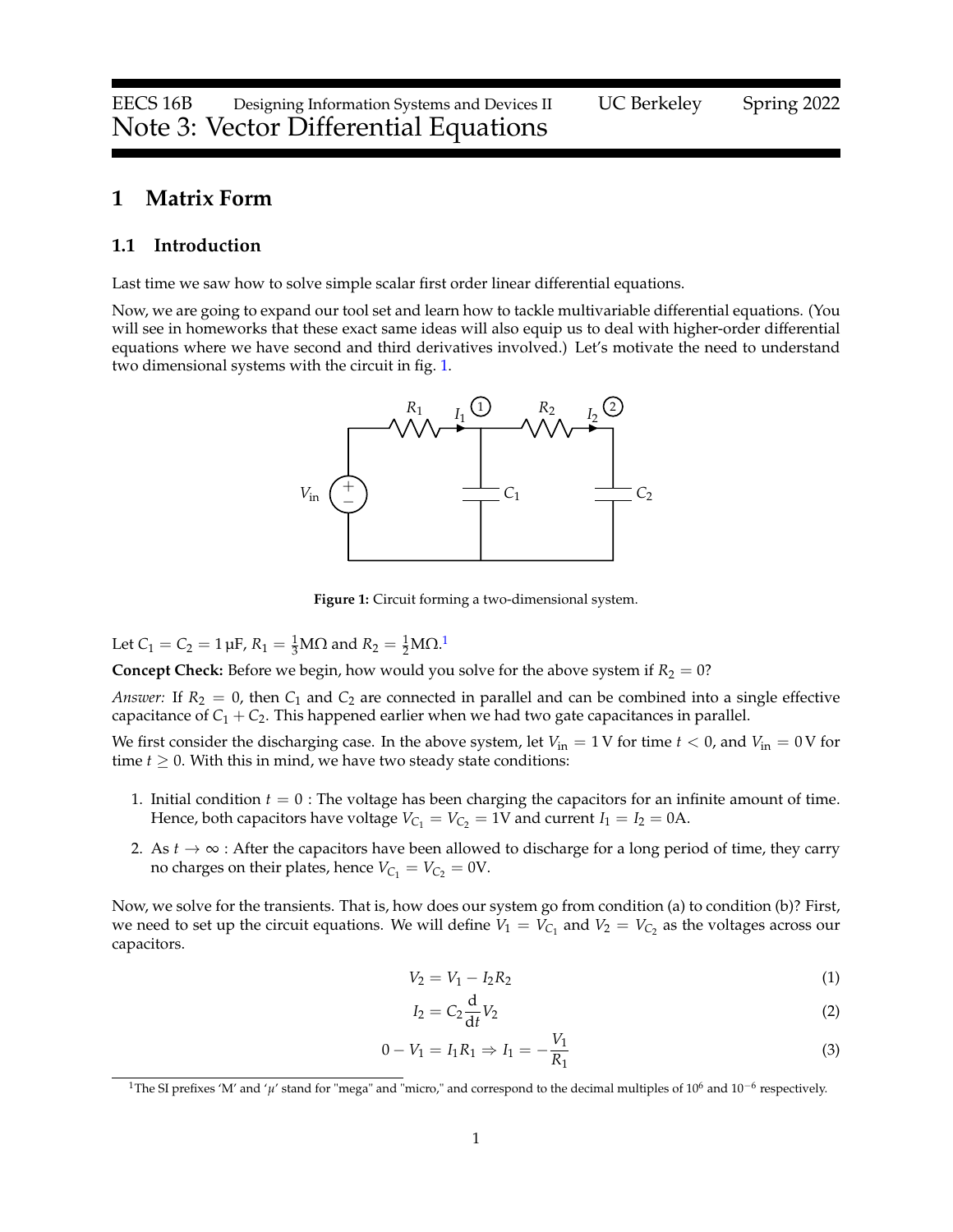<span id="page-1-0"></span>
$$
I_1 = I_2 + C_1 \frac{d}{dt} V_1
$$
 (4)

For eq. [\(1\)](#page-0-2) and eq. [\(2\)](#page-0-3), we look at the current through Node  $(2)$ , using Ohm's law for the former and voltage-current relation for the capacitor in the latter. Similarly, we find eq. [\(3\)](#page-0-4) and eq. [\(4\)](#page-1-0) by looking at Node (1). Similar to what we had seen in a single capacitor system, we have effectively introduced two new variables:  $\frac{d}{dt}V_1$  and  $\frac{d}{dt}V_2$ . Next, to solve for the transients, we need to first define our system variables. **The standard approach that we will always take is to make anything that gets differentiated into a state variable.** Hence, we will need two state variables:  $V_1$  and  $V_2$ .

#### **1.2 Systems of Differential Equations**

We get a system of differential equations by isolating the derivative terms and solving for them in terms of their non-differentiated selves.<sup>[2](#page-1-1)</sup> In principle, every other circuit quantity of interest can be found once we know how the state variables and their derivatives behave.

<span id="page-1-2"></span>
$$
\frac{\mathrm{d}}{\mathrm{d}t}V_1(t) = -\left(\frac{1}{R_1C_1} + \frac{1}{R_2C_1}\right)V_1(t) + \frac{V_2(t)}{R_2C_1}
$$
\n(5)

<span id="page-1-3"></span>
$$
\frac{d}{dt}V_2(t) = \frac{V_1(t)}{R_2C_2} - \frac{V_2(t)}{R_2C_2}
$$
\n(6)

The steps outlining how we obtained eq. [\(5\)](#page-1-2) and eq. [\(6\)](#page-1-3) are in section [Appendix A.](#page-0-5) The fact that every linear circuit involving capacitors (and as we will see inductors as well) can be expressed in this form is effectively a consequence of Gaussian Elimination.

**Concept Check:** Take a second to work out setting up the above differential equations. It is important to try to reduce all your branch equations from the circuit analysis to as few variables as possible.

As seen in EECS16A, when encountering a system of equations, we try to put it into vector/matrix form to try to solve it. So, let's put eq. [\(5\)](#page-1-2) and eq. [\(6\)](#page-1-3) in the matrix differential form. We define  $\vec{x}(t) = \begin{bmatrix} V_1(t) & V_2(t) \end{bmatrix}$  $V_2(t)$  $\big]$ , and:

$$
\begin{bmatrix} \frac{dV_1}{dt} \\ \frac{dV_2}{dt} \end{bmatrix} = \begin{bmatrix} -\left(\frac{1}{R_1C_1} + \frac{1}{R_2C_1}\right)V_1 + \frac{V_2}{R_2C_1} \\ \frac{V_1}{R_2C_2} - \frac{V_2}{R_2C_2} \end{bmatrix}
$$
(7)

$$
= \begin{bmatrix} -\left(\frac{1}{R_1C_1} + \frac{1}{R_2C_1}\right) & \frac{1}{R_2C_1} \\ \frac{1}{R_2C_2} & -\frac{1}{R_2C_2} \end{bmatrix} \begin{bmatrix} V_1(t) \\ V_2(t) \end{bmatrix}
$$
(8)

$$
\frac{\mathrm{d}}{\mathrm{d}t}\vec{x}(t) = \begin{bmatrix} -5 & 2\\ 2 & -2 \end{bmatrix}\vec{x}(t) \tag{9}
$$

In eq. [\(9\)](#page-1-4), we have substituted in component values to get a matrix with concrete numbers.

**Quick Aside:** You may come across a dot over the variable of interest (e.g.  $\dot{V}_1$ ) as short hand to represent the  $\frac{d}{dt}$  operator. This is alternatively known as Newton's notation and is sometimes used for conciseness.

In general, we want to set up our systems in the following generic form:

<span id="page-1-4"></span>
$$
\frac{\mathrm{d}}{\mathrm{d}t}\vec{x}(t) = A\vec{x}(t) + \vec{b}
$$
\n(10)

So, why do we choose this form? Because it most closely resembles the first order scalar differential equation we studied in the previous note, and our goal in this note is to convert this equation into a collection of first

<span id="page-1-1"></span><sup>&</sup>lt;sup>2</sup>You can view this as doing the downward pass of Gaussian Elimination using an ordering of the variables so that the  $\frac{d}{dt}(\cdot)$  variables come second-to-last and their non-differentiated counterparts come last. Because there will be more unknowns than equations, Gaussian elimination will stop on the last  $\frac{d}{dt}$ -ed variable. Then, we can do a limited upward-pass (back-substitution pass) of Gaussian elimination to purge any dependence of one  $\frac{d}{dt}$ -ed variable on any other  $\frac{d}{dt}$ -ed variable. This gives rise to the system of differential equations in a systematic way — it is the lower block that remains after doing this back-substitution.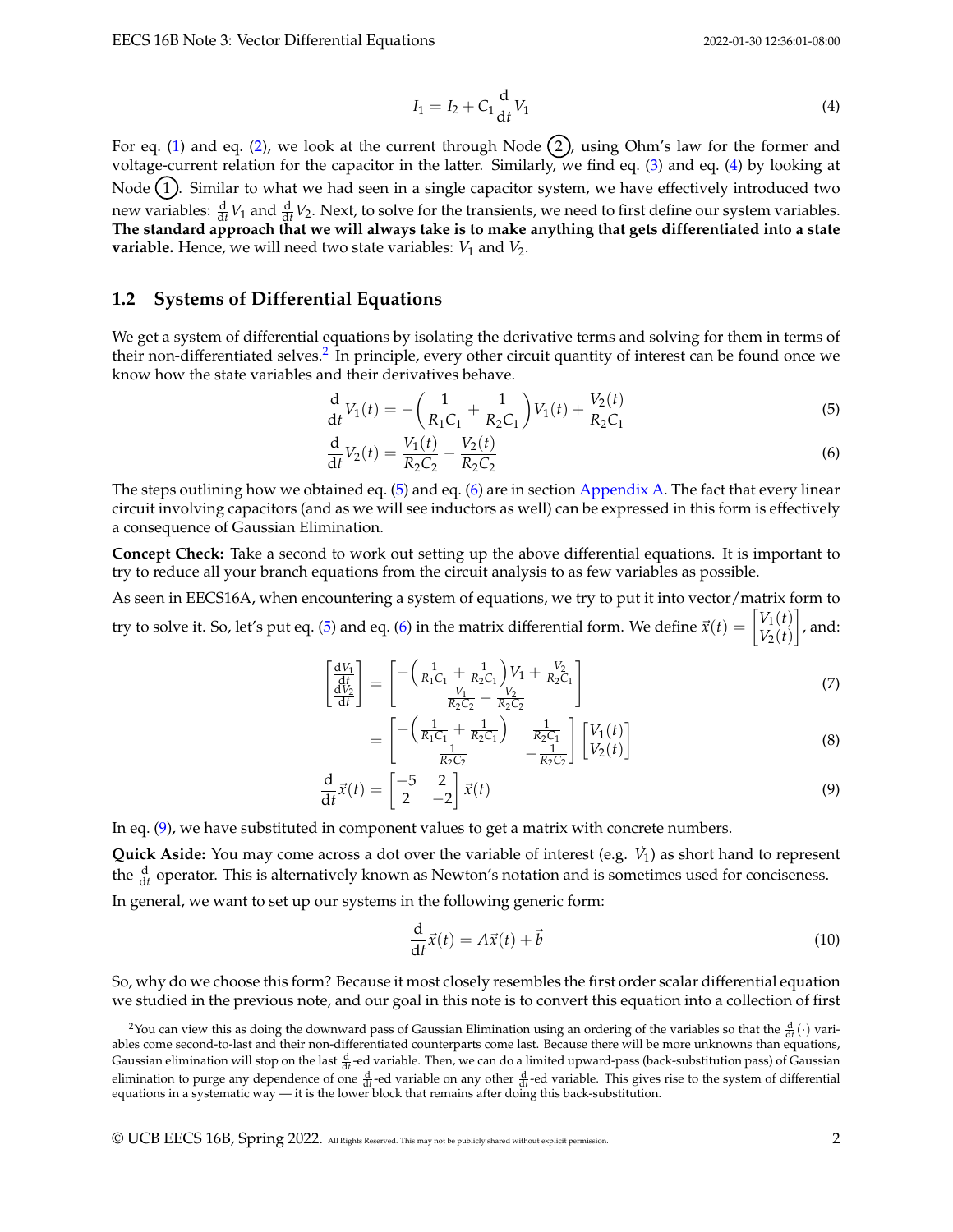order differential equations. In the context of our circuit example,  $A = \begin{bmatrix} -5 & 2 \ 2 & 2 \end{bmatrix}$ 2  $-2$  $\begin{bmatrix} \end{bmatrix}$  and  $\vec{b} = \vec{0}$  (because there is no external voltage or current being applied for  $t \geq 0$ ).

# **2 Diagonalization by Means of an Eigenbasis**

#### **2.1 Eigenvalues and Eigenvectors (EECS16A Review)**

Before we delve into solving our system of differential equations, let's review a core concept from EECS16A - eigenvalues and eigenvectors. While this will be an abridged version of EECS16A content, the [note from](https://inst.eecs.berkeley.edu/~eecs16a/fa20/lecture/Note9.pdf) [EECS16A](https://inst.eecs.berkeley.edu/~eecs16a/fa20/lecture/Note9.pdf) has more detail.

An eigenvector is a vector that is only scaled by a value (the corresponding eigenvalue) when acted upon by a matrix:

$$
A\vec{v}_{\lambda} = \lambda \vec{v}_{\lambda} \tag{11}
$$

Here,  $\vec{v}_{\lambda} \neq \vec{0}$  is an eigenvector of *A* corresponding to the scalar  $\lambda$  eigenvalue. If we look at all the eigenvectors of *A* corresponding to a single *λ*, these form a subspace known as the *λ*-eigenspace. Each distinct eigenvalue is associated with its own nontrivial eigenspace<sup>[3](#page-2-0)</sup>. We can see this subspace property by rearranging the above equation into:

$$
(A - \lambda I_n)\vec{v} = \vec{0}.\tag{12}
$$

Here, *I<sub>n</sub>* is the  $n \times n$  identity matrix. Since  $A\vec{v}_\lambda = \lambda \vec{v}_\lambda$ , we know that  $A - \lambda I_n$  has a nullspace (namely the eigenspace corresponding to the eigenvalue  $\lambda$  of  $A$ ). Consequently,  $A - \lambda I_n$  must be non-invertible and thus  $\det(A - \lambda I_n) = 0$ . Remember, the determinant of a square matrix measures the oriented volume<sup>[4](#page-2-1)</sup> of the unit hypercube as transformed by that matrix. Non-invertible matrices destroy information by squashing the space along at least one direction (the nullspace directions), and therefore result in something with volume zero.

This gives us the **characteristic equation, or polynomial** and solving this equation will give us the eigenvalues  $\lambda$ . As an example, let's compute the eigenvalues of  $A = \begin{bmatrix} 1 & 2 \\ 4 & 3 \end{bmatrix}$ :

$$
\det(A - \lambda I_2) = \det\left(\begin{bmatrix} 1 & 2 \\ 4 & 3 \end{bmatrix} - \begin{bmatrix} \lambda & 0 \\ 0 & \lambda \end{bmatrix}\right)
$$
(13)

$$
= \det \left( \begin{bmatrix} 1 - \lambda & 2 \\ 4 & 3 - \lambda \end{bmatrix} \right) \tag{14}
$$

Setting the determinant equal to zero, we get the characteristic equation:

<span id="page-2-2"></span>
$$
0 = (1 - \lambda)(3 - \lambda) - 4 \cdot 2 = \lambda^2 - 4\lambda - 5 = (\lambda - 5)(\lambda + 1)
$$
\n(15)

<span id="page-2-0"></span><sup>&</sup>lt;sup>3</sup>In 16A, you also saw some interesting properties of these eigenspaces. For example, any collection of nonzero vectors drawn from eigenspaces corresponding to distinct eigenvalues is linearly independent. This is proved by contradiction—the simplest case is for two distinct eigenvalues. (A vector can't simultaneously be two different multiples of the same thing!) From there, the proof continues to three vectors. If one is expressible as a combination of the others, then those two must be expressible as a multiple of each other, which we have already ruled out, and so on. As a result, there cannot be more than *n* distinct eigenvalues for an  $n \times n$  matrix since each one must be associated with its own eigenspace, and there can only be *n* linearly independent directions in an *n*-dimensional space.

<span id="page-2-1"></span><sup>&</sup>lt;sup>4</sup>Recall how the determinant is computed by doing Gaussian elimination. Multiplication of a row by  $-1$  incurs a factor of  $-1$ because it is like looking through a mirror, since a mirror flips orientation. Every time we swap two rows, we also incur a factor of −1. This is because swapping two rows is like rotating and then looking through a mirror. Rotating doesn't change volume, but the mirror flips the orientation. Adding a multiple of one row to another does nothing to the oriented volume because it is like shearing a cube—just as pushing over a deck of cards doesn't change the volume of the deck, shearing doesn't change volume either. Scaling a row by a positive number has that scaling effect on the volume, and so by reversing the scalings done in Gaussian Elimination, we can get the volume effect of the original matrix.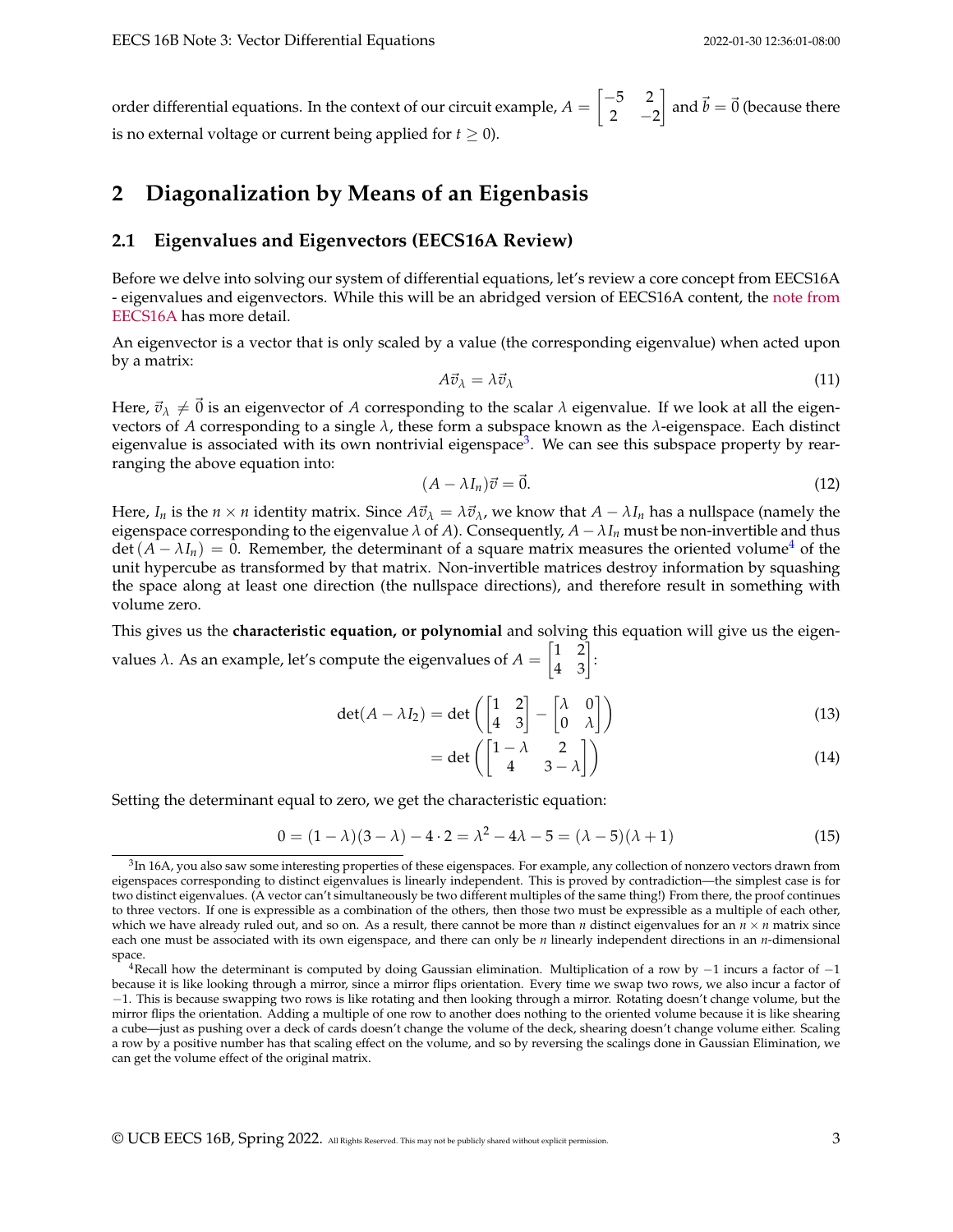Setting eq. [\(15\)](#page-2-2) to 0 and solving the quadratic equation, we find  $\lambda_1 = 5$ ,  $\lambda_2 = -1$ . Each eigenvalue has it's own eigenspace, defining the nullspace of the matrix  $A - \lambda I_n$ . Hence to find the eigenspace, we can just find the relevant nullspace<sup>[5](#page-3-0)</sup>

$$
(A - \lambda_1 I_2)\vec{v}_1 = (A - 5I_n)\vec{v}_1 = \begin{bmatrix} -4 & 2\\ 4 & -2 \end{bmatrix} \begin{bmatrix} v_{11} \\ v_{12} \end{bmatrix} = \vec{0}
$$
 (16)

We see that both rows indicate that  $4v_{11}-2v_{12}=0$ , and hence an eigenvector is  $\vec{v_1} = \begin{bmatrix} 1 \ 2 \end{bmatrix}$ 2 .

**Concept Check:** Find an eigenvector  $\vec{v}_2$  correspoding to  $\lambda_2$ . *Answer:* A second eigenvector is  $\vec{v}_2 = \alpha \left[ \begin{array}{c} 1 \end{array} \right]$ −1  $\Big].$  Note that any  $\alpha\neq 0$  would still be a valid eigenvector.

### **2.2 Repeated and Complex Eigenvalues**

#### **2.2.1 Repeated Eigenvalues**

For a  $2 \times 2$  matrix, it's possible that the two eigenvalues that you end up with have the same value, leading to **repeated eigenvalues**. This repeated eigenvalue can have one or two-dimensional eigenspace (unlike a single, unrepeated eigenvalue, which will only have a one-dimensional eigenspace).

For example, the following matrix has a repeated eigenvalue of *λ*.

$$
A = \begin{bmatrix} \lambda & 0 \\ 0 & \lambda \end{bmatrix} \tag{17}
$$

The  $\lambda$ -eigenspace of this matrix is  $\mathbb{R}^2$  since for any vector  $\vec{v} \in \mathbb{R}^2$ ,  $A\vec{v} = \lambda \vec{v}$ .

We can also have examples like

$$
A = \begin{bmatrix} 0 & 1 \\ 0 & 0 \end{bmatrix} \tag{18}
$$

that have a single eigenvalue  $\lambda = 0$ . In this case, the relevant eigenspace is one-dimensional, only  $\begin{bmatrix} 1 \ 0 \end{bmatrix}$  $\theta$  $\big]$ , and its multiples are eigenvectors here.<sup>[6](#page-3-1)</sup>

#### **2.2.2 Complex Eigenvalues**

It can also be the case that when we solve det  $(A - \lambda I_n) = 0$ , there will be no real solutions to  $\lambda$ . Consider the rotation matrix (described in [Note j\)](https://eecs16b.org/notes/sp22/notej.pdf):

$$
R_{\theta} = \begin{bmatrix} \cos(\theta) & -\sin(\theta) \\ \sin(\theta) & \cos(\theta) \end{bmatrix}
$$
 (19)

**Concept Check:** When does  $R_{\theta}$  have real eigenvalues? Why? *Answer*: For  $\theta = 0^{\circ}$  or  $\theta = 180^{\circ}$ .

However, when  $\theta$  does not correspond to 0 $^{\circ}$  or 180 $^{\circ}$  rotation, there are no real vectors that are scaled versions of themselves after the transformation. This results in complex eigenvalues. For example, let's look

<span id="page-3-0"></span> $5$ You know from EECS16A how you can find nullspaces systematically using Gaussian Elimination. Simply run Gaussian elimination until it terminates—you will have at least one row of zeros. Then work your way backward from the end finding free variables (variables that you did not "pivot" on, or variables that you never explicitly tried to eliminate from lower equations. These are variables that got eliminated on their own!) and then expressing others in terms of them. This will give you a basis for the nullspace.

<span id="page-3-1"></span><sup>&</sup>lt;sup>6</sup>If there were any other linearly independent eigenvectors corresponding to the 0 eigenvalue, then everything would have to be an eigenvector and that would mean the matrix mapped everything to the zero vector. But the matrix is definitely not the zero matrix, so that isn't what is going on.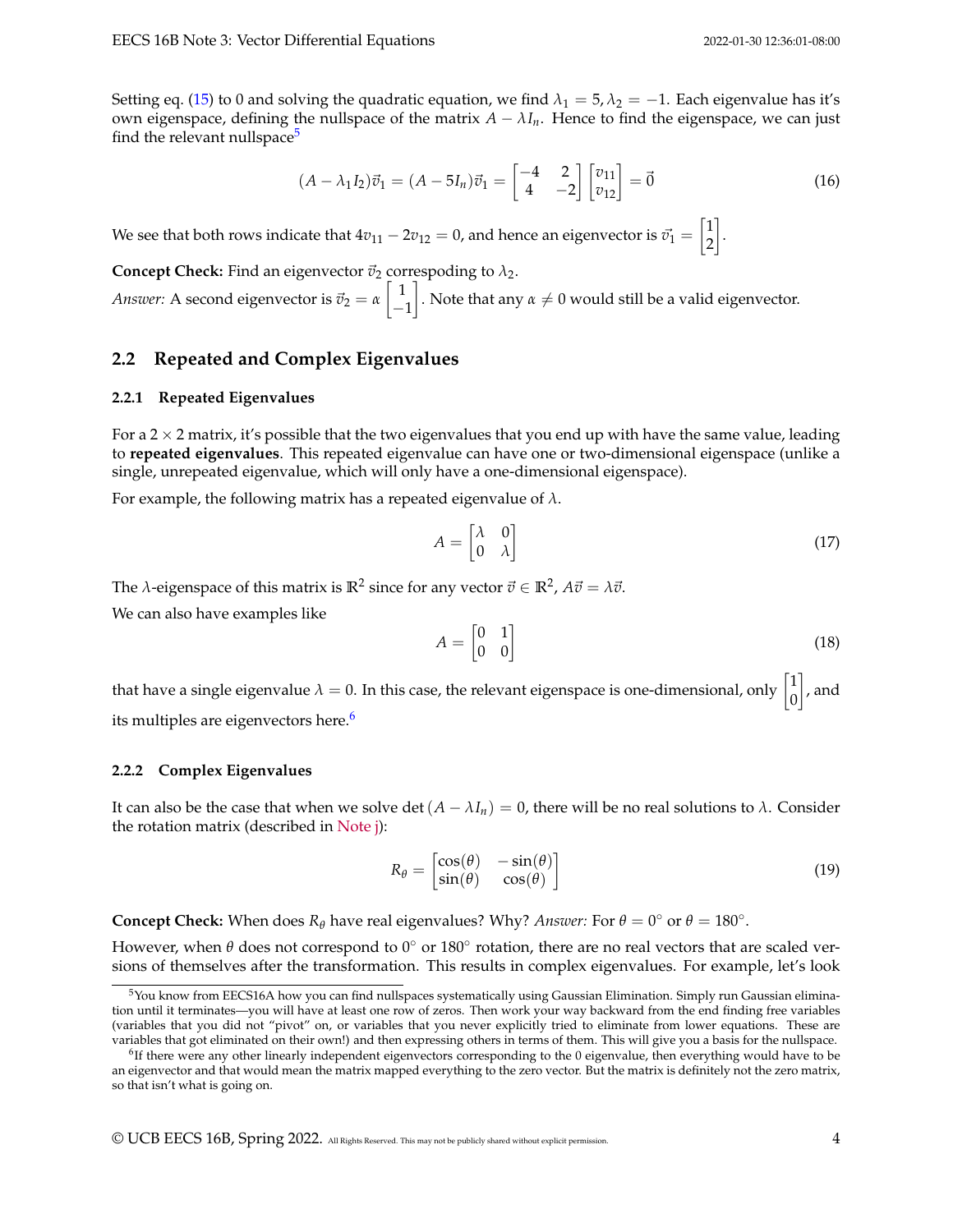at 45◦ rotation:

$$
R = \frac{1}{\sqrt{2}} \begin{bmatrix} 1 & -1 \\ 1 & 1 \end{bmatrix}
$$

$$
det(R - \lambda I) = \frac{1}{2}(1 - \lambda)(1 - \lambda) + \frac{1}{2}
$$

Setting this determinant equal to zero and solving yields the complex eigenvalues  $\lambda = \frac{1}{\sqrt{2}}$  $\frac{1}{2}(1 + \mathbf{j})$  and  $\lambda =$ √ 1  $\frac{1}{2}(1-j)$ , which makes sense because there are no physical (real) eigenvectors for a rotation transformation in two dimensions.

#### **2.3 Change of Basis and Diagonalization**

Let's start with a vector  $\vec{v} \in \mathbb{R}^n$ . This vector represents a point in space. When you think about this vector written out using the coordinates, you are scaling the vectors in the standard basis (i.e. the columns of the identity matrix,  $I_n$ ) by the components of  $\vec{v}$  and then adding them up:

$$
\vec{v} = I_n \vec{v} = v_1 \begin{bmatrix} 1 \\ 0 \\ \vdots \\ 0 \end{bmatrix} + v_2 \begin{bmatrix} 0 \\ 1 \\ \vdots \\ 0 \end{bmatrix} + \dots + v_n \begin{bmatrix} 0 \\ 0 \\ \vdots \\ 1 \end{bmatrix}
$$
 (20)

But, suppose that I think about this vector in terms of a different set of directions. We can define a new coordinate system using a basis, i.e. *n* linearly independent vectors  $\vec{v}_1, \vec{v}_2, \ldots, \vec{v}_n$ . Now, let's say I have a

vector  $\vec{u}$  which I am representing as  $\lceil$  *u*1 *u*2 . . . *un* 1 with respect to my new coordinate system. How can I translate

this to the coordinates you are familiar with? Well, instead of scaling the vectors of the standard basis, we are now scaling the vectors defining my new basis (the new basis vectors). Assuming that both of us were thinking of the same physical point in space, then the vector  $\vec{v}$  in the standard basis is:

$$
\vec{v} = u_1 \vec{v}_1 + u_2 \vec{v}_2 + \dots + u_n \vec{v}_n \tag{21}
$$

=  $\lceil$  $\overline{1}$ | | |  $\vec{v}_1$   $\vec{v}_2$   $\cdots$   $\vec{v}_n$ | | | 1  $\overline{1}$  $\lceil$  *u*1 *u*2 . . . *un* 1 (22)

 $= V\vec{u}$  (23)

Hence, to tranform a vector from my basis to your standard basis involves just a matrix multiplication. This can be expressed in a diagram given in fig. [2](#page-5-0) using the up and down arrows.

Next, let's see what happens if we have a matrix *A* that transforms vectors. Consider  $A = \begin{bmatrix} 1 & 2 \ 4 & 3 \end{bmatrix}$ . This matrix performs a linear tranformation,  $\vec{y} = A\vec{x}$ . Is there another basis within which this transformation is much simpler to understand?

Let's suppose we had our new basis *V* so that  $\vec{x} = V\vec{x}$  and correspondingly,  $\vec{\tilde{x}} = V^{-1}\vec{x}$ . Similarly,  $\vec{y} = V\vec{y}$ and correspondingly,  $\vec{\tilde{y}} = V^{-1}\vec{y}$ . Then:

$$
A\vec{x} = AV\vec{x}
$$
 (24)

$$
=A(\widetilde{x}_1\vec{v}_1+\widetilde{x}_2\vec{v}_2)\tag{25}
$$

© UCB EECS 16B, Spring 2022. All Rights Reserved. This may not be publicly shared without explicit permission. 5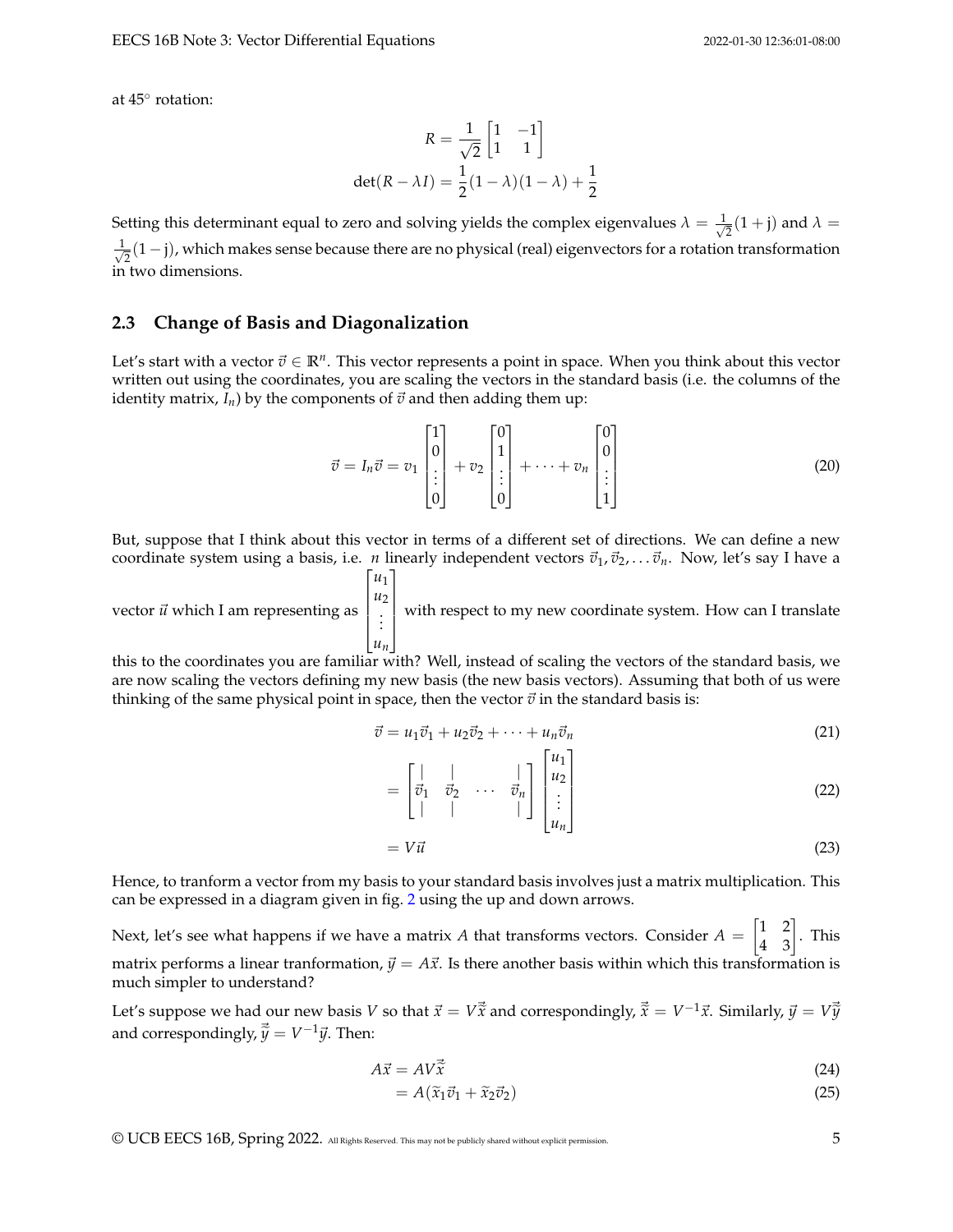

<span id="page-5-0"></span>**Figure 2:** Change of Basis Mapping. The top row has everything in the standard basis. The bottom row is in *V*-basis. The matrix *D* is supposed to represent the same linear transformation as *A*, except that it does so for vectors expressed in *V*-basis. It turns out  $D = V^{-1}AV$  since vectors are columns. We use tilde  $\sim$  coordinates for things in the lower basis.

$$
= \widetilde{x}_1 A \vec{v}_1 + \widetilde{x}_2 A \vec{v}_2 \tag{26}
$$

Now, if we chose our new basis to be the ones defined by the eigenvectors of A, then we can simplify:

$$
= \tilde{x}_1 \lambda_1 \vec{v}_1 + \tilde{x}_2 \lambda_2 \vec{v}_2 \tag{27}
$$

$$
= \begin{bmatrix} | & | \\ \vec{v}_1 & \vec{v}_2 \\ | & | \end{bmatrix} \begin{bmatrix} \lambda_1 & 0 \\ 0 & \lambda_2 \end{bmatrix} \begin{bmatrix} \widetilde{x}_1 \\ \widetilde{x}_2 \end{bmatrix}
$$
 (28)

$$
= V D \vec{\tilde{x}} \tag{29}
$$

$$
= VDV^{-1}\vec{x},\tag{30}
$$

where *D* is the diagonal matrix of eigenvalues and *V* is a matrix with the corresponding eigenvectors as its columns. Thus we have proved that  $A = VDV^{-1}$ . Furthermore, this also means that  $D = V^{-1}AV$ .

In general, the pattern we have used above will hold *whenever we can find an eigenbasis*, which is a full basis consisting of eigenvectors. Why? From the eigenvalue-eigenvector relationship we have  $AV =$  $\begin{bmatrix} A\vec{v}_1 & A\vec{v}_2 & \cdots & A\vec{v}_n \end{bmatrix} = \begin{bmatrix} \lambda_1\vec{v}_1 & \lambda_2\vec{v}_2 & \cdots & \lambda_n\vec{v}_n \end{bmatrix} = VD$ . If V is full rank and thus invertible, we can left multiply both sides by *V*<sup>−1</sup> to get:

$$
V^{-1}AV = V^{-1}VD = D = \begin{bmatrix} \lambda_1 & 0 & \cdots & 0 \\ 0 & \lambda_1 & \cdots & 0 \\ \vdots & \ddots & \ddots & \vdots \\ 0 & \cdots & 0 & \lambda_n \end{bmatrix}
$$
(31)

But, we know that there also exist matrices for which an eigenbasis does not exist. For those, this trick won't work.

## **3 How to Solve?**

Now that we understand how to convert our systems of differential equations into vector/matrix form, let's understand how to solve them. We would ideally like to use the tools we developed for the scalar case. But how can we do this when our equations seem to be fundamentally dependent on two independent variables? We wouldn't have this problem of "coupling" if our *A* matrix were diagonal. So, let's try to *change our basis to one where the A matrix does become diagonal.*

Note that if our system of differential equations were "uncoupled" to begin with, our *A* matrix would have been diagonal. Hence, we could proceed to solve the first order differential equations independently of each other, as seen before. Consider the circuit in fig. [3.](#page-6-0)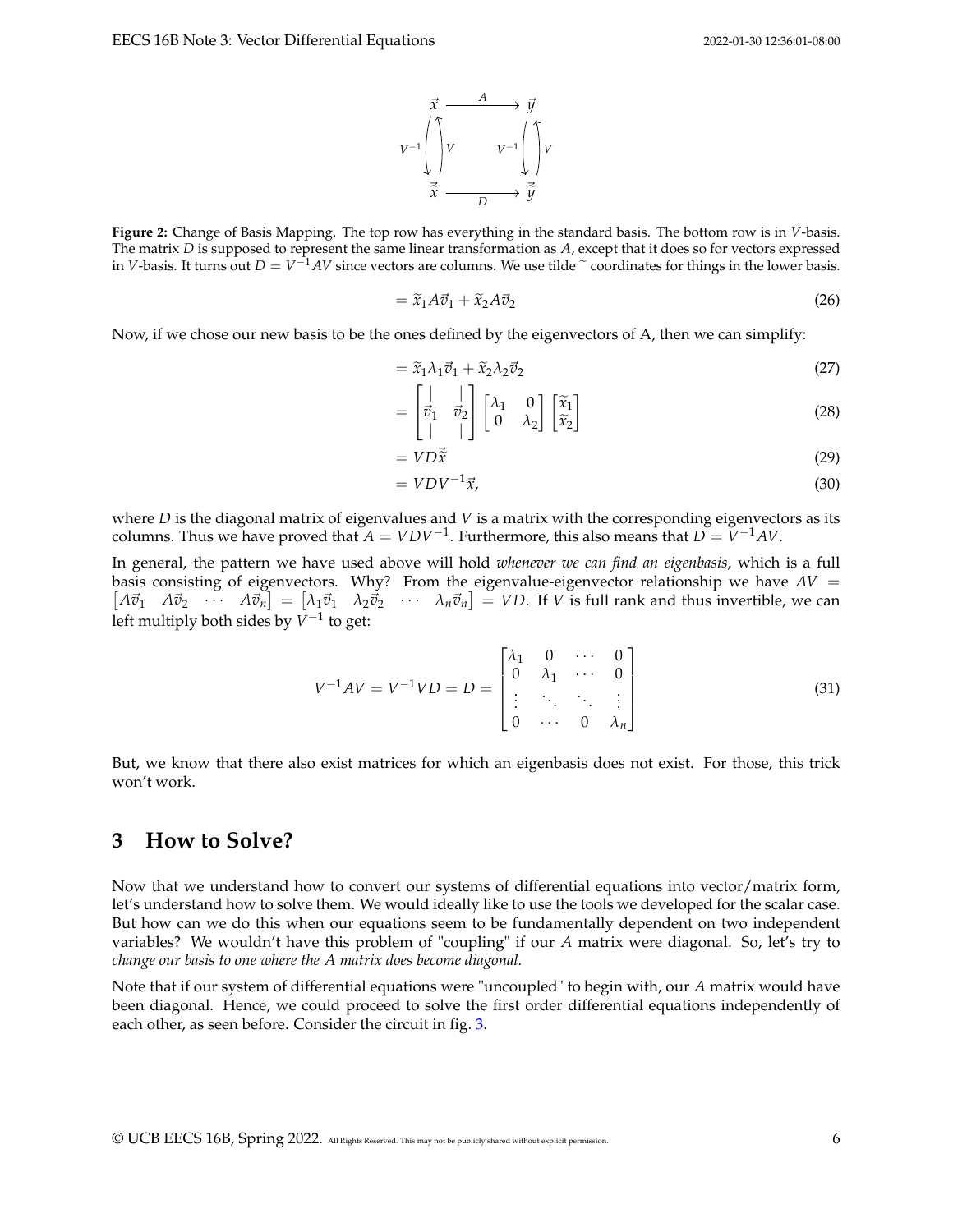<span id="page-6-0"></span>

**Figure 3:** This circuit is expressible as a diagonal system.

Both the capacitors have been charged to  $V_{\text{in}}$ . At  $t = 0$ , we set  $V_{\text{in}} = 0V$ , and allow the capacitors to discharge. Hence our initial conditions are  $V_1(0) = V_2(0) = V_{\text{in}}$ . We find the branch equations eqs. [\(32\)](#page-6-1) to [\(33\)](#page-6-2):

<span id="page-6-1"></span>
$$
I_1 = -C_1 \frac{d}{dt} V_1 = \frac{V_1}{R_1}
$$
 (32)

<span id="page-6-2"></span>
$$
I_2 = -C_2 \frac{d}{dt} V_2 = \frac{V_2}{R_2}
$$
 (33)

Hence from eq. [\(32\)](#page-6-1) and eq. [\(33\)](#page-6-2), we arrive at the following uncoupled differential equation:

$$
\frac{\mathrm{d}}{\mathrm{d}t} \begin{bmatrix} V_1(t) \\ V_2(t) \end{bmatrix} = \begin{bmatrix} -\frac{1}{R_1 C_1} & 0 \\ 0 & -\frac{1}{R_2 C_2} \end{bmatrix} \begin{bmatrix} V_1(t) \\ V_2(t) \end{bmatrix}
$$
(34)

**Concept Check:** We can easily solve the above system of equations by separately solving for  $V_1$  and  $V_2$ . Review [Note 1](https://eecs16b.org/notes/sp22/note01.pdf) if you are unsure about how to solve for the voltages here.

Coming back to our original system, we define  $\vec{x}(t) = \begin{bmatrix} V_1(t) \\ V_2(t) \end{bmatrix}$  $V_2(t)$  . Then, in eq. [\(9\)](#page-1-4), we set up the differential equations as follows:

$$
\frac{\mathrm{d}}{\mathrm{d}t}\vec{x}(t) = \begin{bmatrix} -5 & 2\\ 2 & -2 \end{bmatrix}\vec{x}(t) \tag{35}
$$

As discussed, let's begin by finding a coordinate system in which the transformation represented by this matrix is diagonal (which we know how to solve). First, we must find its eigenvalues:

$$
\det(\lambda I - A) = \det\left(\begin{bmatrix} \lambda + 5 & -2 \\ -2 & \lambda + 2 \end{bmatrix}\right)
$$
 (36)

$$
= (\lambda + 5)(\lambda + 2) - 4 \tag{37}
$$

<span id="page-6-3"></span>
$$
= \lambda^2 + 7\lambda + 6 = (\lambda + 6)(\lambda + 1)
$$
\n(38)

Solving the above characteristic equation, we get the eigenvalues as  $\lambda_1 = -6$  and  $\lambda_2 = -1$  and hence we can find a set of eigenvectors as  $\vec{v}_1 =$  $\left[ -\frac{2}{\sqrt{2}} \right]$ 5  $\frac{1}{\sqrt{2}}$ 5 1 and  $\vec{v}_2 =$  $\lceil \frac{1}{2} \rceil$ 5 √ 2 5 1 . Defining the new basis as  $V = \begin{bmatrix} \vec{v}_1 & \vec{v}_2 \end{bmatrix}$ , we get the diagonal matrix  $\Lambda = \begin{bmatrix} -6 & 0 \ 0 & 0 \end{bmatrix}$  $0 -1$ 1 .

Hence, we can write  $A = V \Lambda V^{-1}$  and rewrite eq. [\(9\)](#page-1-4) as follows:

$$
\frac{\mathrm{d}}{\mathrm{d}t}\vec{x}(t) = V\Lambda V^{-1}\vec{x}(t) \tag{39}
$$

© UCB EECS 16B, Spring 2022. All Rights Reserved. This may not be publicly shared without explicit permission. 7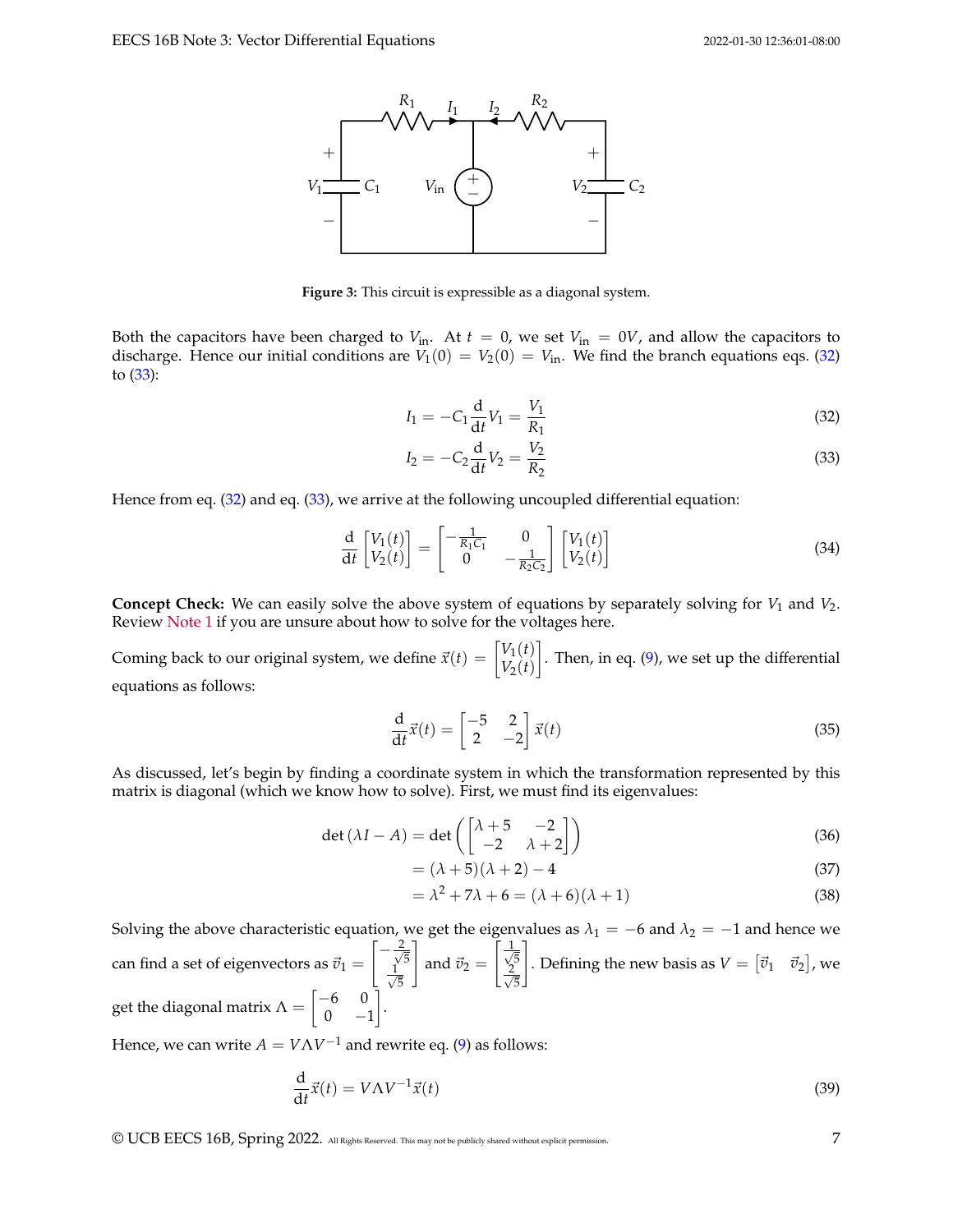$$
= \begin{bmatrix} -\frac{2}{\sqrt{5}} & \frac{1}{\sqrt{5}} \\ \frac{1}{\sqrt{5}} & \frac{2}{\sqrt{5}} \end{bmatrix} \begin{bmatrix} -6 & 0 \\ 0 & -1 \end{bmatrix} \begin{bmatrix} -\frac{2}{\sqrt{5}} & \frac{1}{\sqrt{5}} \\ \frac{1}{\sqrt{5}} & \frac{2}{\sqrt{5}} \end{bmatrix}^{-1} \vec{x}(t) \tag{40}
$$

Let's perform a change of basis by setting  $\vec{\tilde{x}}(t) = \begin{bmatrix} \widetilde{x}_1(t) \ \widetilde{x}_2(t) \end{bmatrix}$  $\widetilde{x}_2(t)$  $\Big] = V^{-1} \vec{x}(t)$ . By left multiplying  $V^{-1}$  on both sides of eq. [\(39\)](#page-6-3), we get the following:

<span id="page-7-1"></span><span id="page-7-0"></span>
$$
V^{-1}\frac{d}{dt}\vec{x}(t) = V^{-1}A\vec{x}(t) = V^{-1}V\Lambda V^{-1}\vec{x}(t)
$$
\n(41)

$$
\implies \frac{\mathrm{d}}{\mathrm{d}t}V^{-1}\vec{x}(t) = \Lambda \vec{\tilde{x}}(t) \tag{42}
$$

$$
\implies \frac{\mathrm{d}}{\mathrm{d}t}\vec{\tilde{x}} = \begin{bmatrix} -6 & 0\\ 0 & -1 \end{bmatrix} \vec{\tilde{x}}(t) \tag{43}
$$

Because  $V^{-1}$  is a constant matrix, we can pull it inside the derivative to go from eq. [\(41\)](#page-7-0) to eq. [\(42\)](#page-7-1). In eq. [\(43\)](#page-7-2), we have successfully uncoupled our equations and we can proceed to solve them independently as mentioned earlier:

$$
\frac{\mathrm{d}}{\mathrm{d}t}\widetilde{x}_1(t) = -6\widetilde{x}_1t \implies \widetilde{x}_1 = k_1 e^{-6t} \tag{44}
$$

$$
\frac{\mathrm{d}}{\mathrm{d}t}\tilde{x}_2(t) = -\tilde{x}_2(t) \implies \tilde{x}_2 = k_2 e^{-t} \tag{45}
$$

Next, we need to solve for our constants  $k_1$  and  $k_2$ . Recall our initial conditions,  $V_1(0) = V_2(0) = 1V$ . Hence,  $\widetilde{x}_1(0)$  and  $\widetilde{x}_2(0)$  are given by<sup>[7](#page-7-3)</sup>:

<span id="page-7-2"></span>
$$
\vec{\tilde{x}}(0) = V^{-1} \begin{bmatrix} V_1(0) \\ V_2(0) \end{bmatrix}
$$
 (46)

$$
\implies \begin{bmatrix} \widetilde{x}_1(0) \\ \widetilde{x}_2(0) \end{bmatrix} = \begin{bmatrix} -\frac{2}{\sqrt{5}} & \frac{1}{\sqrt{5}} \\ \frac{1}{\sqrt{5}} & \frac{2}{\sqrt{5}} \end{bmatrix} \begin{bmatrix} 1 \\ 1 \end{bmatrix}
$$
(47)

$$
= \left[\frac{-\frac{1}{\sqrt{5}}}{\frac{3}{\sqrt{5}}}\right]
$$
(48)

Hence,  $k_1 = -\frac{1}{\sqrt{2}}$  $\frac{3}{5}$ ,  $k_2 = \frac{3}{\sqrt{25}}$  $\frac{1}{5}$ . Now, we can transform back into our original basis to find  $V_1(t)$  and  $V_2(t)$ :

$$
\vec{x} = V\vec{\tilde{x}}\tag{49}
$$
\n
$$
\begin{bmatrix}\n\frac{2}{\sqrt{5}} & \frac{1}{\sqrt{5}} \\
\frac{1}{\sqrt{5}} & \frac{1}{\sqrt{5}}\n\end{bmatrix}\n\begin{bmatrix}\n\frac{1}{\sqrt{5}} & \frac{1}{\sqrt{5}} \\
\frac{1}{\sqrt{5}} & \frac{1}{\sqrt{5}}\n\end{bmatrix}\n\begin{bmatrix}\n\frac{1}{\sqrt{5}} & \frac{1}{\sqrt{5}} \\
\frac{1}{\sqrt{5}} & \frac{1}{\sqrt{5}}\n\end{bmatrix}\n\begin{bmatrix}\n\frac{1}{\sqrt{5}} & \frac{1}{\sqrt{5}} \\
\frac{1}{\sqrt{5}} & \frac{1}{\sqrt{5}}\n\end{bmatrix}\n\begin{bmatrix}\n\frac{1}{\sqrt{5}} & \frac{1}{\sqrt{5}} \\
\frac{1}{\sqrt{5}} & \frac{1}{\sqrt{5}}\n\end{bmatrix}\n\begin{bmatrix}\n\frac{1}{\sqrt{5}} & \frac{1}{\sqrt{5}} \\
\frac{1}{\sqrt{5}} & \frac{1}{\sqrt{5}}\n\end{bmatrix}\n\begin{bmatrix}\n\frac{1}{\sqrt{5}} & \frac{1}{\sqrt{5}} \\
\frac{1}{\sqrt{5}} & \frac{1}{\sqrt{5}}\n\end{bmatrix}\n\begin{bmatrix}\n\frac{1}{\sqrt{5}} & \frac{1}{\sqrt{5}} \\
\frac{1}{\sqrt{5}} & \frac{1}{\sqrt{5}}\n\end{bmatrix}\n\begin{bmatrix}\n\frac{1}{\sqrt{5}} & \frac{1}{\sqrt{5}} \\
\frac{1}{\sqrt{5}} & \frac{1}{\sqrt{5}}\n\end{bmatrix}\n\begin{bmatrix}\n\frac{1}{\sqrt{5}} & \frac{1}{\sqrt{5}} \\
\frac{1}{\sqrt{5}} & \frac{1}{\sqrt{5}}\n\end{bmatrix}\n\begin{bmatrix}\n\frac{1}{\sqrt{5}} & \frac{1}{\sqrt{5}} \\
\frac{1}{\sqrt{5}} & \frac{1}{\sqrt{5}}\n\end{bmatrix}\n\begin{bmatrix}\n\frac{1}{\sqrt{5}} & \frac{1}{\sqrt{5}} \\
\frac{1}{\sqrt{5}} & \frac{1}{\sqrt{5}}\n\end{bmatrix}\n\begin{bmatrix}\n\frac{1}{\sqrt{5}} & \frac{1}{\sqrt
$$

$$
= \begin{bmatrix} -\frac{2}{\sqrt{5}} & \frac{1}{\sqrt{5}} \\ \frac{1}{\sqrt{5}} & \frac{2}{\sqrt{5}} \end{bmatrix} \begin{bmatrix} -\frac{1}{\sqrt{5}}e^{-6t} \\ \frac{3}{\sqrt{5}}e^{-t} \end{bmatrix} \tag{50}
$$

$$
= \begin{bmatrix} \frac{2}{5}e^{-6t} + \frac{3}{5}e^{-t} \\ -\frac{1}{5}e^{-6t} + \frac{6}{5}e^{-t} \end{bmatrix}
$$
(51)

For  $t \ge 0$ , we find that  $V_1 = \frac{2}{5}e^{-6t} + \frac{3}{5}e^{-t}$  and  $V_2 = -\frac{1}{5}e^{-6t} + \frac{6}{5}e^{-t}$ . In fig. [4](#page-8-0) is a plot of our solutions: Using the same argument, we can see how the voltage will vary with different initial conditions (fig. [5\)](#page-8-1)

<span id="page-7-3"></span> $^7$ Note that in this case,  $V^{-1} = V^\top = V$  so when we plug in  $V^{-1}$  below, it's the same as plugging in  $V$ .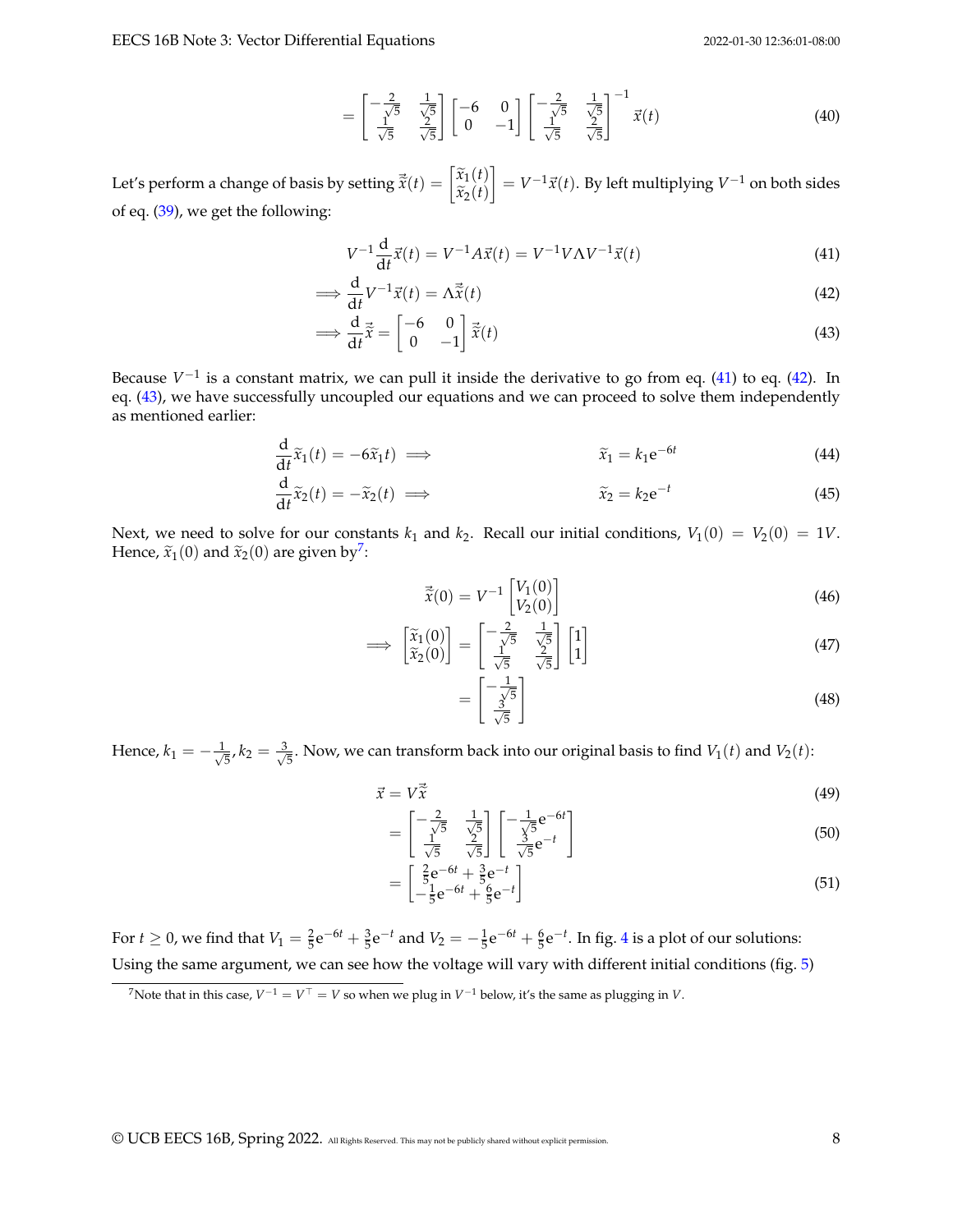<span id="page-8-0"></span>

**Figure 4:** Initial Conditions:  $V_1(0) = 1V$  and  $V_2(0) = 1V$ . Homogeneous Case Solution.

<span id="page-8-1"></span>

(a) Initial Conditions:  $V_1(0) = 0V$  and  $V_2(0) = 1V$ . Here,  $V_1(t) = -\frac{2}{5}e^{-6t} + \frac{2}{5}e^{-t}$ , and  $V_2(t) = \frac{1}{5}e^{-6t} + \frac{4}{5}e^{-t}$ .

**(b)** Initial Conditions:  $V_1(0) = 1V$  and  $V_2(0) = 0V$ . Here,  $V_1(t) = \frac{4}{5}e^{-6t} + \frac{1}{5}e^{-t}$ , and  $V_2(t) = -\frac{2}{5}e^{-6t} + \frac{2}{5}e^{-t}$ .

**Figure 5:** Voltage transients for different initial conditions on the capacitors. The specific solutions are in the subcaptions for your reference.

**Concept Check:** Take a minute to qualitatively reason about the initial increase in voltages in Figure [5.](#page-8-1)

Now that we have a good understanding of the homogenous case, let's look at the voltage transients of *charging up* our two capacitor system. Then, we have uncharged capacitors to start  $(V_1(0) = V_2(0) = 0V)$ , and we apply a voltage  $V_{\text{in}} = 1V$  for time  $t > 0$ . We get the following equations:

$$
V_2 = V_1 - I_2 R_2 \tag{52}
$$

$$
I_2 = C_2 \frac{\mathrm{d}}{\mathrm{d}t} V_2 \tag{53}
$$

$$
V_{\rm in} - V_1 = I_1 R_1 \Rightarrow I_1 = \frac{V_{\rm in} - V_1}{R_1}
$$
\n(54)

$$
I_1 = I_2 + C_1 \frac{d}{dt} V_1 \tag{55}
$$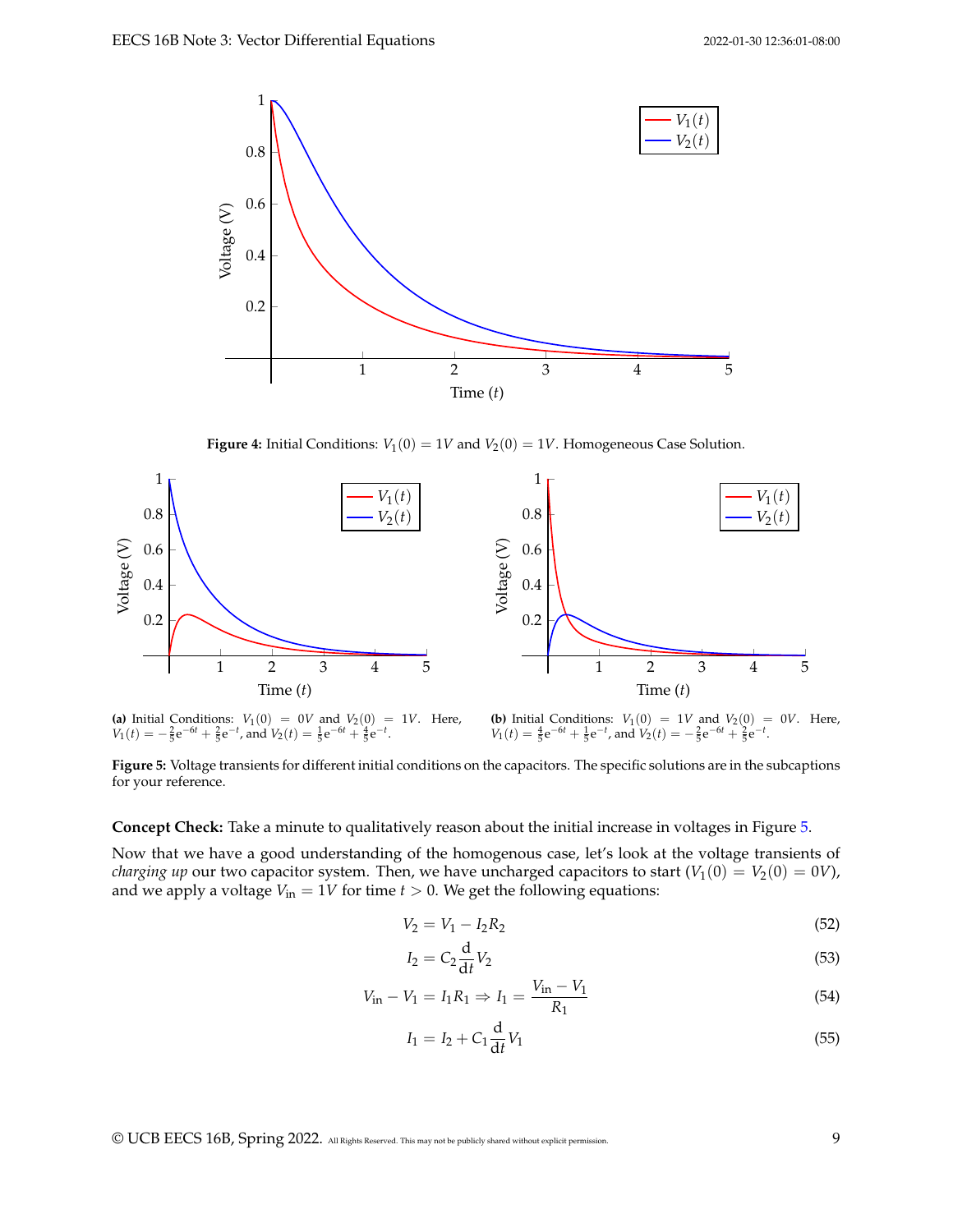Hence, our matrix differential equation is:

$$
\frac{\mathrm{d}}{\mathrm{d}t}\vec{x}(t) = \frac{\mathrm{d}}{\mathrm{d}t}\begin{bmatrix} V_1(t) \\ V_2(t) \end{bmatrix} = \begin{bmatrix} -\left(\frac{1}{R_1C_1} + \frac{1}{R_2C_1}\right) & \frac{1}{R_2C_1} \\ \frac{1}{R_2C_2} & -\frac{1}{R_2C_2} \end{bmatrix} \begin{bmatrix} V_1 \\ V_2 \end{bmatrix} + \begin{bmatrix} \frac{V_{\text{in}}}{R_1C_1} \\ 0 \end{bmatrix}
$$
(56)

$$
= \begin{bmatrix} -5 & 2 \\ 2 & -2 \end{bmatrix} \begin{bmatrix} V_1 \\ V_2 \end{bmatrix} + \begin{bmatrix} 3 \\ 0 \end{bmatrix}
$$
 (57)

$$
= A\vec{x}(t) + \vec{b}.\tag{58}
$$

Now the system has a non-homogeneous term which we haven't seen before, but let's see if diagonalization can help us simplify the problem. Letting  $\vec{\tilde{x}}(t) = V^{-1}\vec{x}(t)$  and using  $A = V\Lambda V^{-1}$ , we plug in:

$$
\frac{\mathrm{d}}{\mathrm{d}t}\vec{\tilde{x}}(t) = \frac{\mathrm{d}}{\mathrm{d}t}V^{-1}\vec{x}(t) = V^{-1}\left(\frac{\mathrm{d}}{\mathrm{d}t}\vec{x}(t)\right)
$$
\n(59)

$$
= V^{-1}(A\vec{x}(t) + b)
$$
 (60)

$$
= V^{-1}A\vec{x}(t) + V^{-1}b \tag{61}
$$

$$
= V^{-1}AV\vec{x}(t) + V^{-1}b
$$
\n(62)

$$
= \Lambda \vec{\tilde{x}}(t) + V^{-1}b. \tag{63}
$$

In this case, recall from earlier in the notes that

$$
A = \begin{bmatrix} -5 & 2 \\ 2 & -2 \end{bmatrix} = \begin{bmatrix} -\frac{2}{\sqrt{5}} & \frac{1}{\sqrt{5}} \\ \frac{1}{\sqrt{5}} & \frac{2}{\sqrt{5}} \end{bmatrix} \begin{bmatrix} -6 & 0 \\ 0 & -1 \end{bmatrix} \begin{bmatrix} -\frac{2}{\sqrt{5}} & \frac{1}{\sqrt{5}} \\ \frac{1}{\sqrt{5}} & \frac{2}{\sqrt{5}} \end{bmatrix}^{-1}
$$
(64)

so then

$$
\frac{\mathrm{d}}{\mathrm{d}t}\vec{\tilde{x}}(t) = \Lambda \vec{\tilde{x}}(t) + V^{-1}b
$$
\n(65)

$$
= \begin{bmatrix} -6 & 0 \\ 0 & -1 \end{bmatrix} \vec{x}(t) + \begin{bmatrix} -\frac{2}{\sqrt{5}} & \frac{1}{\sqrt{5}} \\ \frac{1}{\sqrt{5}} & \frac{2}{\sqrt{5}} \end{bmatrix}^{-1} \begin{bmatrix} 3 \\ 0 \end{bmatrix}
$$
 (66)

$$
= \begin{bmatrix} -6 & 0\\ 0 & -1 \end{bmatrix} \vec{x}(t) + \begin{bmatrix} -\frac{6}{\sqrt{5}}\\ \frac{3}{\sqrt{5}} \end{bmatrix}.
$$
 (67)

We can thus write the following uncoupled system of differential equations:

$$
\frac{\mathrm{d}}{\mathrm{d}t}\tilde{x}_1(t) = -6\tilde{x}_1(t) - \frac{6}{\sqrt{5}}\tag{68}
$$

$$
\frac{\mathrm{d}}{\mathrm{d}t}\widetilde{x}_2(t) = -\widetilde{x}_2(t) + \frac{3}{\sqrt{5}}\tag{69}
$$

We already know how to solve these non-homogeneous differential equations! (see near the end of [Note 1\)](https://eecs16b.org/notes/sp22/note01.pdf):

$$
\widetilde{x}_1(t) = e^{-6t} \left( \widetilde{x}_1(0) + \frac{1}{\sqrt{5}} \right) - \frac{1}{\sqrt{5}} \tag{70}
$$

$$
\widetilde{x}_2(t) = e^{-t} \left( \widetilde{x}_2(0) - \frac{3}{\sqrt{5}} \right) + \frac{3}{\sqrt{5}} \tag{71}
$$

To get a full function for  $\vec{\tilde{x}}(t)$ , we need to find  $\vec{\tilde{x}}(0)$ . By the definition of  $\vec{\tilde{x}}(t)$ ,

$$
\vec{\tilde{x}}(t) = V^{-1}\vec{x}(t) \implies \vec{\tilde{x}}(0) = V^{-1}\vec{x}(0) = \begin{bmatrix} -\frac{2}{\sqrt{5}} & \frac{1}{\sqrt{5}} \\ \frac{1}{\sqrt{5}} & \frac{2}{\sqrt{5}} \end{bmatrix}^{-1} \begin{bmatrix} 0 \\ 0 \end{bmatrix} = \begin{bmatrix} 0 \\ 0 \end{bmatrix}
$$
(72)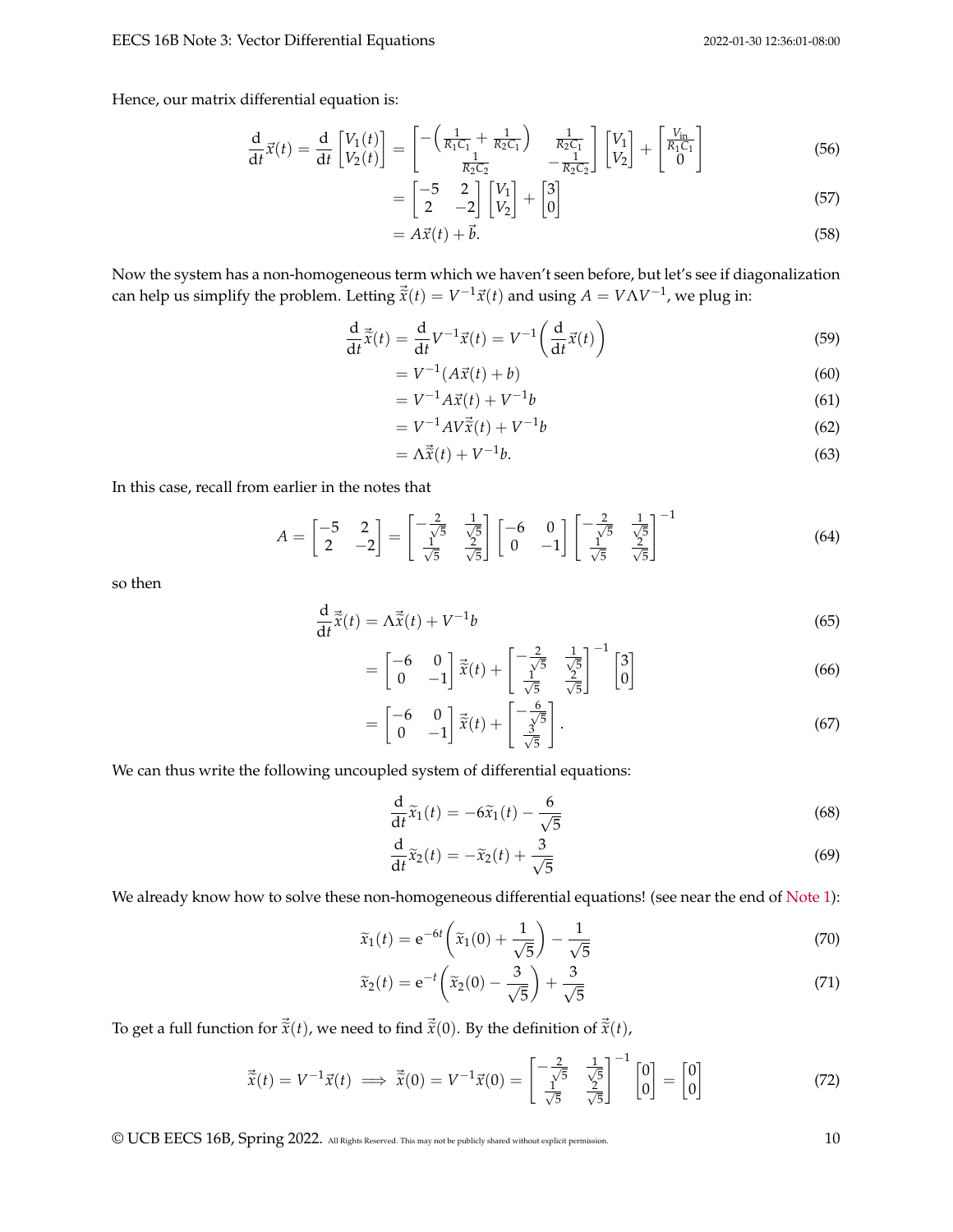#### EECS 16B Note 3: Vector Differential Equations 2022-01-30 12:36:01-08:00

Thus plugging these values in for  $\vec{\tilde{x}}(t)$ ,

$$
\widetilde{x}_1(t) = \frac{1}{\sqrt{5}} e^{-6t} - \frac{1}{\sqrt{5}}
$$
\n(73)

$$
\widetilde{x}_2(t) = -\frac{3}{\sqrt{5}}e^{-t} + \frac{3}{\sqrt{5}}
$$
\n(74)

or, putting it together,

$$
\vec{\tilde{x}}(t) = \begin{bmatrix} \frac{1}{\sqrt{5}} e^{-6t} - \frac{1}{\sqrt{5}} \\ -\frac{3}{\sqrt{5}} e^{-t} + \frac{3}{\sqrt{5}} \end{bmatrix}
$$
(75)

Remember, we require  $\vec{x}(t)$ , not  $\vec{\tilde{x}}(t)$ . By definition of  $\vec{\tilde{x}}(t)$ ,

$$
\vec{x}(t) = V\vec{\hat{x}}(t)
$$
\n<sup>(76)</sup>

$$
= \begin{bmatrix} -\frac{2}{\sqrt{5}} & \frac{1}{\sqrt{5}} \\ \frac{1}{\sqrt{5}} & \frac{2}{\sqrt{5}} \end{bmatrix} \begin{bmatrix} \frac{1}{\sqrt{5}}e^{-6t} - \frac{1}{\sqrt{5}} \\ -\frac{3}{\sqrt{5}}e^{-t} + \frac{3}{\sqrt{5}} \end{bmatrix}
$$
(77)

$$
= \begin{bmatrix} -\frac{2}{5}e^{-6t} - \frac{3}{5}e^{-t} + 1\\ \frac{1}{5}e^{-6t} - \frac{6}{5}e^{-t} + 1 \end{bmatrix}.
$$
 (78)

Finally, we have  $V_1(t) = 1 - \frac{2}{5}e^{-6t} - \frac{3}{5}e^{-t}$  and  $V_2(t) = 1 + \frac{1}{5}e^{-6t} - \frac{6}{5}e^{-t}$ .



**Figure 6:** Initial Conditions:  $V_1(0) = 0V$  and  $V_2(0) = 0V$ . Nonhomogeneous Case Solution.

# **Appendix A Algebra for Formation of Matrix Equation**

We start with the following equations:

<span id="page-10-2"></span><span id="page-10-1"></span><span id="page-10-0"></span>
$$
V_2 = V_1 - I_2 R_2 \tag{79}
$$

$$
I_2 = C_2 \frac{\mathrm{d}}{\mathrm{d}t} V_2 \tag{80}
$$

$$
0 - V_1 = I_1 R_1 \Rightarrow I_1 = -\frac{V_1}{R_1} \tag{81}
$$